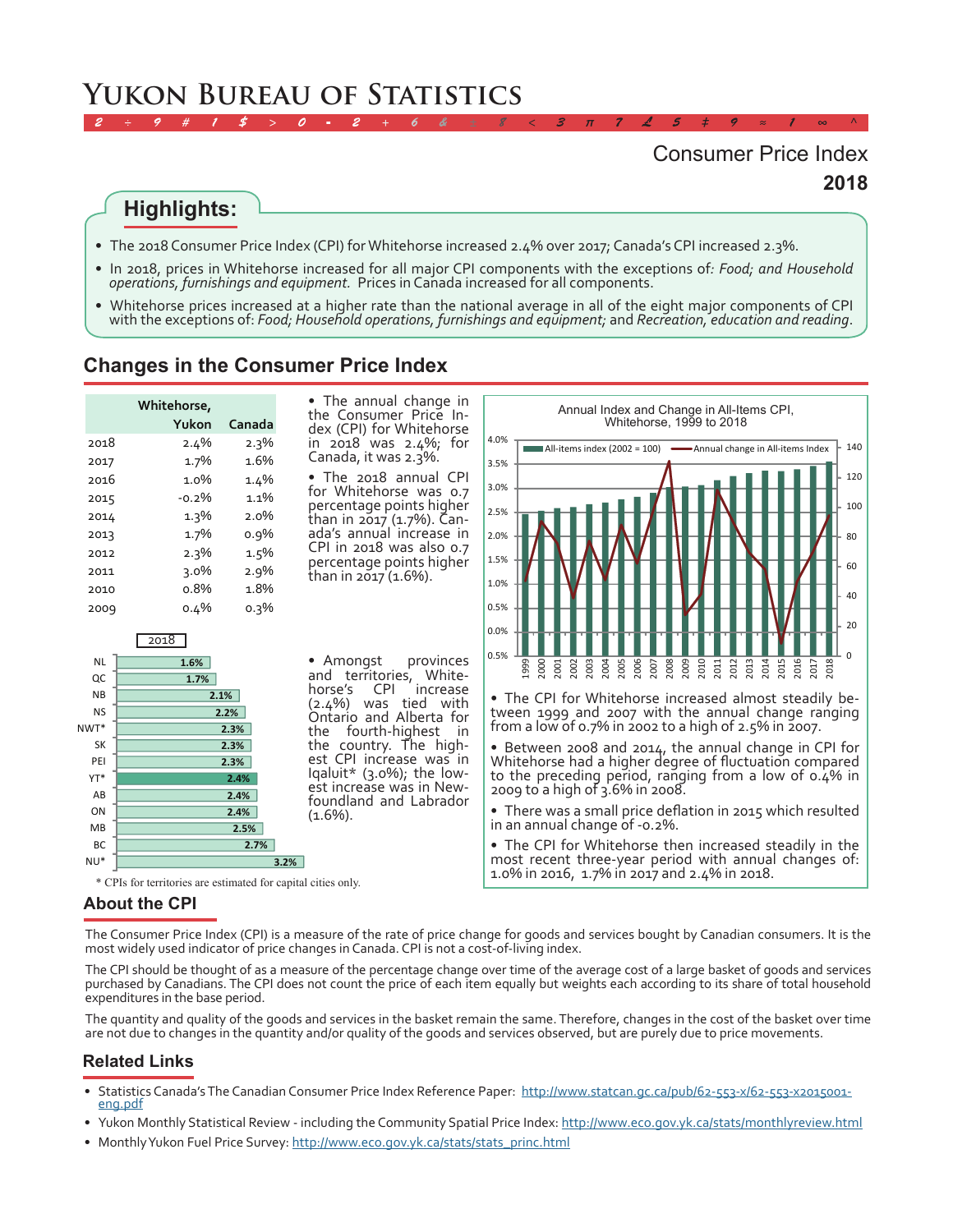#### **Index Weighting**

•  The weighting of the Index is based on consumer spending pat- terns within each geographic area; the weighting of the Whitehorse CPI is unique to Whitehorse residents' spending patterns as reported in the 2015 Survey of Household Spending with prices and quantities updated for 2018.

•  For example, Whitehorse residents spent 25.3 cents of every dollar of their household expenditure on *Shelter*, while spending only 2.5 cents on *Alcoholic beverages and tobacco products*.

• The price indices of the two largest contributors to the Whitehorse CPI basket, *Shelter* (25.3% share) and *Transportation* (20.6% share), increased by 4.1% and 5.7% respectively, in 2018. The price indices of the two s bacco products (2.5% share) and Health and personal care (4.3% share), *increased by 6.3% and 1.4%*, respectively.

| <b>Major Components</b>           | Weighting<br>(2015 | Change<br>in index<br>2017 to | Change<br>in index<br>2014 to |
|-----------------------------------|--------------------|-------------------------------|-------------------------------|
|                                   | Basket)            | 2018                          | 2018                          |
| All-items                         | 100.0              | 2.4%                          | 5.0%                          |
| Shelter                           | 25.3               | 4.1%                          | 4.6%                          |
| Transportation                    | 20.6               | 5.7%                          | 6.6%                          |
| Food                              | 15.6               | $-0.8%$                       | 1.6%                          |
| Household operations,             |                    |                               |                               |
| furnishings and equipment         | 13.5               | $-0.5%$                       | 1.5%                          |
| Recreation, education and reading | 12.9               | 0.9%                          | 6.9%                          |
| Clothing and footwear             | 5.5                | 1.0%                          | 6.2%                          |
| Health and personal care          | 4.3                | 1.4%                          | 7.1%                          |
| Alcoholic beverages and           |                    |                               |                               |
| tobacco products                  | 2.5                | 6.3%                          | 15.1%                         |

# **Major CPI Components (2002 = 100), Whitehorse, 2009 to 2018**



• Over the past ten years, annual average increases in price indices for Whitehorse have not been even across major components. Comparing 2018 to 2009, the price index for: Alcoholic beverages and tobacco products, increas

• All major components' prices increased in 2018 compared to 2017, with the exceptions of: Food (-0.8%); and Household op-<br>erations, furnishings and equipment (-0.5%). The largest increase was in Alcoholic beverages and to

## **Major CPI Components, Whitehorse, January to December 2018**



Over the twelve month period, i.e., from January to December of 2018, changes in most major CPI components stayed within<br>a range of 5.0 index points, with the exceptions of: Transportation (9.2 points); Alcoholic beverages index points); and *Clothing and footwear* (6.9 points).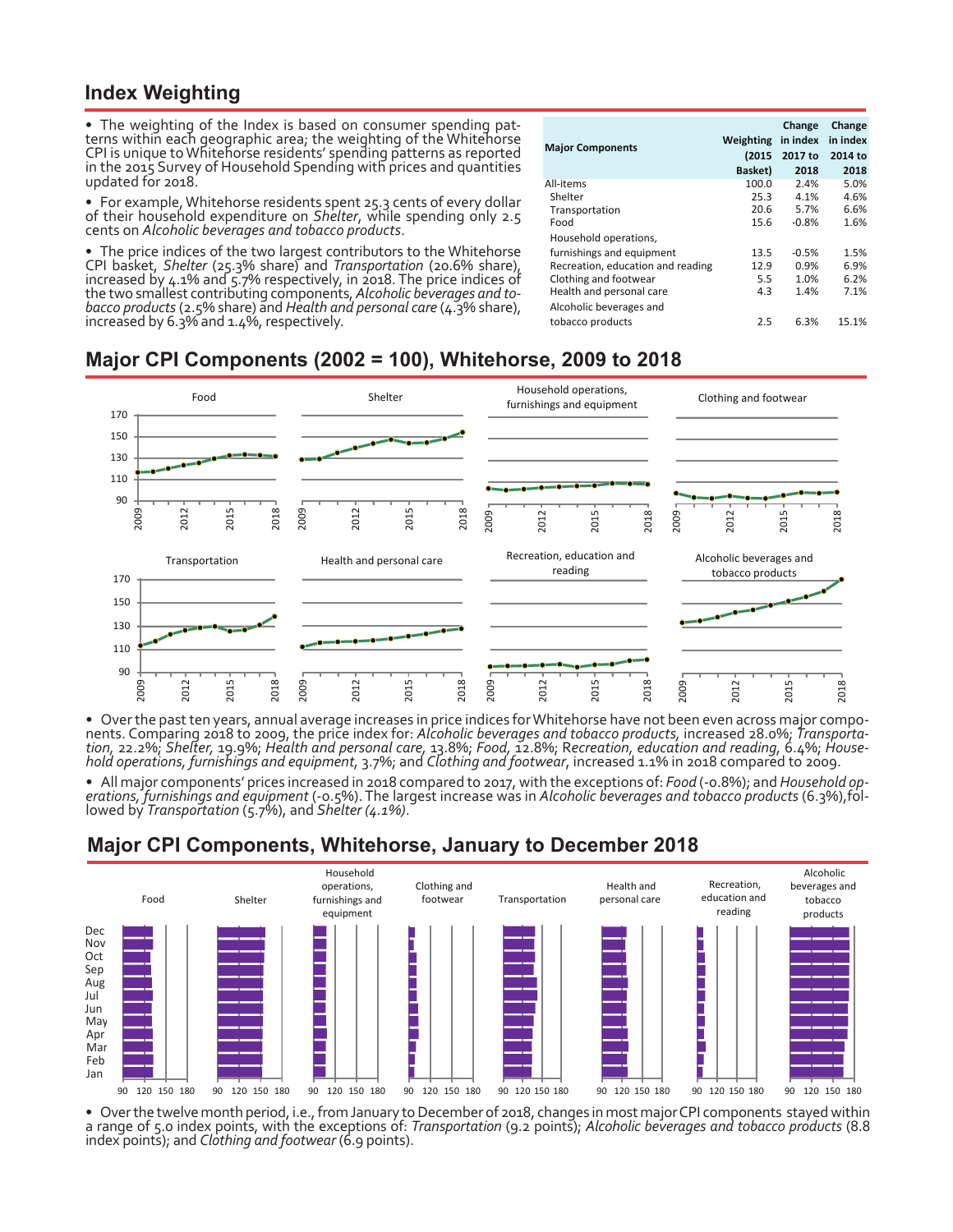## **Sub-Components Related to Food and Energy, Whitehorse, 2014 to 2018**



•  The CPI for the major component of *Food* decreased 0.8% in 2018 compared to 2017. This was due to price decreases in all food-related sub-components with the exception of: *Vegetables and vegetable preparations (+4.5%);* and *Food* 

Comparing 2018 to 2017, the largest percentage decrease was in *Fish, seafood and other marine products* (-7.9%).



• The special aggregate of *Energy is* comprised of the subcomponents of: *Electricity*; *Natural gas* (no data available); *Fuel oil and other fuels; Gasoline*; and *Fuel, parts and supplies for recreational vehicles* (no

•  Available sub-component data for *Energy* show a small increase in the CPI for *Electricity* in 2014 (+2.7%), followed by relatively small decreases in 2015 (-5.2%) and 2016  $(-2.4%)$ , and by small increases in 2017  $(+3.1%)$  and 2018

(+5.2%). The CPI for *Fuel oil and other fuels* increased slightly in <sup>2014</sup> (+2.4%), significantly decreased in <sup>2015</sup> (-19.9%) and 2016 (-13.0%), before substantially increasing in 2017 (+10.2%) and 2018 (+20.4%). The CPI for *Gasoline* showed a small decrease in 2014 (-0.7%), a substantial decrease in 2015 (-15.7%), a small decrease in 2016 (-3.2%), an increase in 2017 (+6.6%) before significantly increasing in 2018 (+12.8%).

## **Special CPI Aggregates by Month, Whitehorse, January 2014 to December 2018**

•  In general, *Food* prices and *Energy* prices are the two most volatile components of the CPI.

•  For Whitehorse, *Energy* prices fluctuated within a high range from January 2014 to October 2014 before decreasing sharply in November 2014 to February 2015. *Energy* prices then increased steadily up to Au- gust 2015 followed by another declining trend to reach the lowest level in the past five years in February 2016. Prices increased from March to June then roughly re-<br>mained flat with small fluctuations for the rest of 2016 and until August of 2017, when prices started gradually increasing until November of 2018. In the month of De- cember 2018, *Energy* prices decreased.

•  In 2018, on a year-over-year basis, the highest in- crease for *All-items CPI excluding food and energy* in



Whitehorse was in August (+3.1%). The annual average increase for *All-items CPI excluding food and energy* was 1.9%.

•  On a year-over-year basis in 2018, the largest decrease in the CPI for *Food* was in May (-2.2%). The annual average increase was -0.8% (deflation) in 2018.

• In 2018, the year-over-year CPI change for *Energy* ranged from an increase of 2.2% in December to an increase of 21.4% in<br>August. The average annual increase in 2018 for *Energy* was 12.4%.